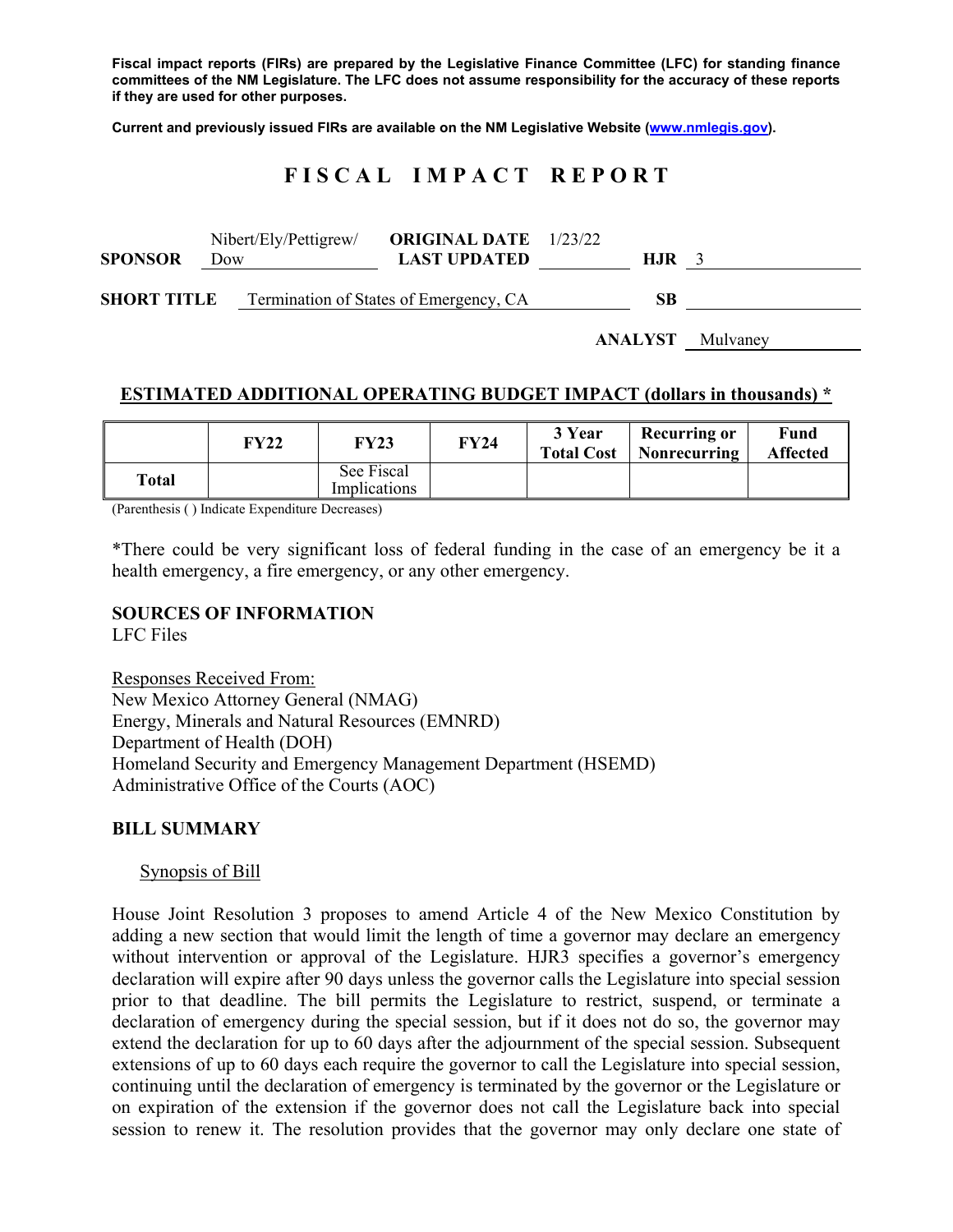#### **House Joint Resolution 3 – Page 2**

emergency for an event; declaring another state of emergency for the same event requires prior consent of the Legislature for the declaration to be effective. The resolution states that it does not modify the Legislature's power to address a "disaster emergency" provided by Article 4, Section 2 of the New Mexico Constitution (caused by an enemy attack of "such magnitude that a state of martial law is declared" and the U.S. president and governor declare an emergency).

## **FISCAL IMPLICATIONS**

Passing HJR3 could potentially impair the ability of numerous state agencies to receive funding and resources in the event that a declared emergency could be automatically terminated.

DOH points out that this could impact the ability of state agencies to continue receiving federal funding and resources which are dependent upon such declarations.

HSEMD states that Covid-19 has taught us that a Public Health Crisis can last an entire year. So, in theory, six additional special sessions could be called with the average of two days for each session thus impacting the State for a minimum of \$600 thousand.

As per EMNRD:

Having a state of emergency which could expire within a relatively short timeline, could set up a circumstance under which New Mexico's declaration expired before the federal processing timeframe concluded, potentially precluding us from accessing funds. Inability to access funds would negatively impact performance of the emergency preparedness or response measures for which funds were requested.

Under Section 1-16-4 NMSA 1978 and the New Mexico Constitution, the SoS is required to print samples of the text of each constitutional amendment, in both Spanish and English, in an amount equal to 10 percent of the registered voters in the state. The SoS is also required to publish them once a week for four weeks preceding the election in newspapers in every county in the state. The estimated cost per constitutional amendment is \$125 thousand-\$150 thousand depending upon the size and number of ballots and if additional ballot stations are needed.

## **SIGNIFICANT ISSUES**

The executive has survived several judicial challenges brought by members of the legislature and the public. See, e.g., *Grisham v. Romero*, 2021-NMSC-009 (holding in part that the governor is empowered by law to issue business restrictions and the public health orders were neither arbitrary nor capricious); *Grisham v. Reeb*, 2021-NMSC-006 (holding in part that DOH emergency orders were authorized by law); *State v. Wilson*, 2021-NMSC-022 (holding in part that public health orders issued by DOH are a reasonable exercise of the State's police power to protect public health).

HJR3 sets out additional requirements, as follows:

- The special session shall convene no later than the ninetieth day after the initial declaration of the state of emergency
- The legislature may restrict, suspend or terminate a declaration by joint resolution. If the legislature does not so act, then the declaration may be extended by the governor for a period not to exceed sixty days from the date of adjournment of the special session.